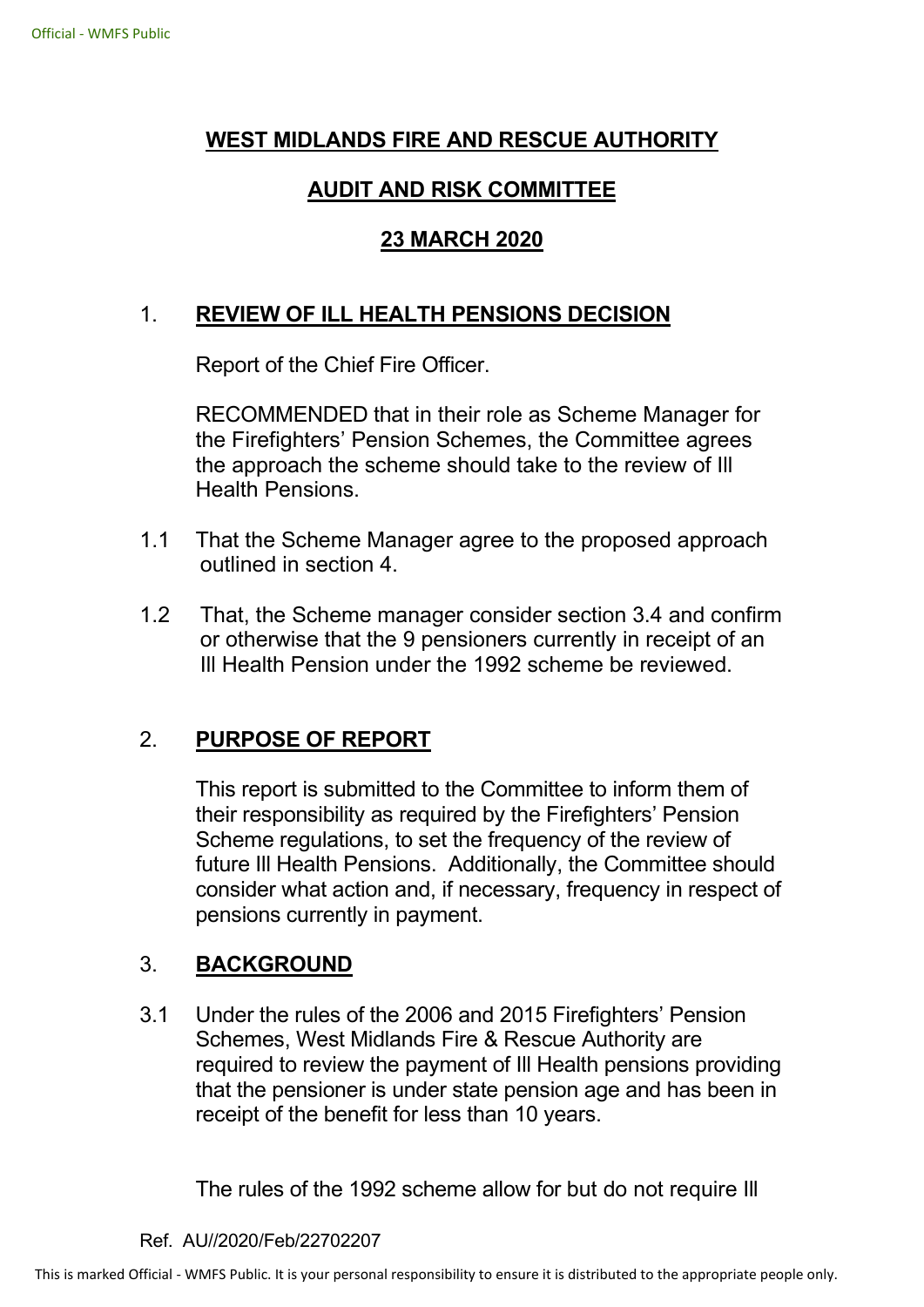Health Pensions to be reviewed. An Ill Health pension can be reviewed irrespective of the length of time that it has been in payment providing that the member has not reached the earliest date at which they could have retired if they had remained fit.

- 3.2 The rules of all three schemes allow the Authority to decide how frequently any review should take place.
- 3.3 No review has been carried out within the last 5 years.
- 3.4 There are currently 3 Ill Health pensions in payment under the 2006 and 2015 schemes which the Authority must now reassess. There are a further 9 Ill Health Pensions in payment under the 1992 scheme which the service may re-assess.

#### 4. **PROPOSED APPROACH**

- 4.1 As there is a requirement to review Ill Health Pensions paid under the 2006 or 2015 scheme these must be reviewed.
- 4.2 Whilst there is no requirement to review Ill Health Pensions paid under the 1992 to ensure equity these will also be reviewed.
- 4.3 For future reviews, it is proposed that the frequency of the review will be a matter for the Independent Qualified Medical Practitioner (IQMP) at the time they consider the Ill Health request. Should the application for Ill Health Retirement be supported by the IQMP, they will be asked to confirm a suitable review time.
- 4.3 A process to achieve the above will be agreed between Occupational Health, People Support Services, and the Pensions Team.

# 5. **DECISIONS REQUIRED**

- 5.1 The Scheme Manager is asked to confirm that they agree with the approach proposed or to recommend an alternative to be used from the date of the decision forward.
- 5.2 The Scheme Manager is asked to confirm whether they wish the service to review the 9 Ill Health Pensions currently in

Ref. AU//2020/Feb/22702207